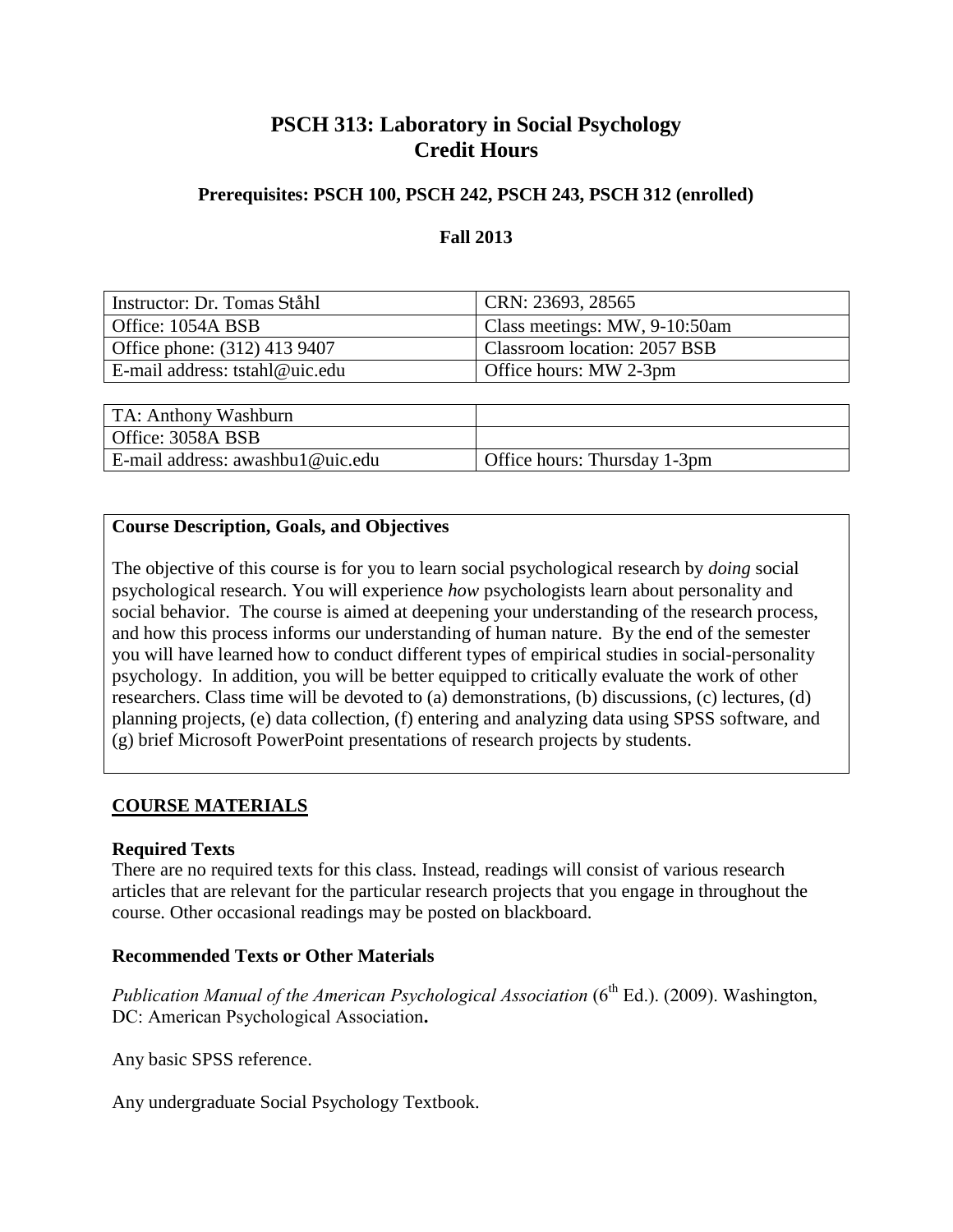### **COURSE POLICIES**

#### **Attendance Policy**

To a greater extent than most other classes, this course requires you to be an active participant. Therefore to a greater extent than other classes, regular attendance and participation are crucial. You will be working with other students on the projects. It is unfair to your fellow collaborators if you miss class or spend class time surfing the internet, reading email, using your cell phone, or engaging in other blatantly non-course-related activity. If this sort of behavior occurs repeatedly, you (but not your collaborators) will **lose points on the assignments and/or you will be asked to leave the class**.

#### **Policy for Missed or Late Work**

**10% per day** (including weekend days) will be deducted for late papers. No papers will be accepted **more than 5 days late**.

Papers are due at the beginning of the class. You cannot show up at the beginning of class simply to turn in your assignment and then leave. You must be in attendance to turn in your paper. Showing up more than 15 minutes late will count as non-attendance and your paper will be considered late!

No papers will be accepted in my or your TA's mailbox. *Electronic copies of papers will NOT be accepted\*.* You should not expect the psychology office to be open, nor for your TA to be on campus over the weekends. Thus, you may not turn in your papers on a Saturday or Sunday.

**Safe Assignment**. In addition to handing in a hard copy, submit your paper to safe assignment on the day it is due. Safe assignment is NOT a replacement for a hard copy. Rather, it is proof that you turned in your paper on time, should your hard copy be misplaced.

\*Exception only if the student has an *emergency that can be documented* (for example, a car accident). In the case of an emergency, contact me as soon as possible to make arrangements for turning in your assignment.

#### **Missing Class**

If you miss class, contact your partner immediately. If you miss several classes, you may be asked to leave the course and/or you will lose points on the assignments.

#### **Electronic Communication**

You can ask questions via e-mail. However, please understand that I receive many e-mails in a given day (I have approximately 300 students this semester). Provided you ask a reasonable question and articulate yourself clearly in your message, I will respond. If you email me or one of the TAs, make sure that your message is clear, and include information about who you are and what course you are in. If you follow these guidelines, we will make sure to respond to you within **48 hours**.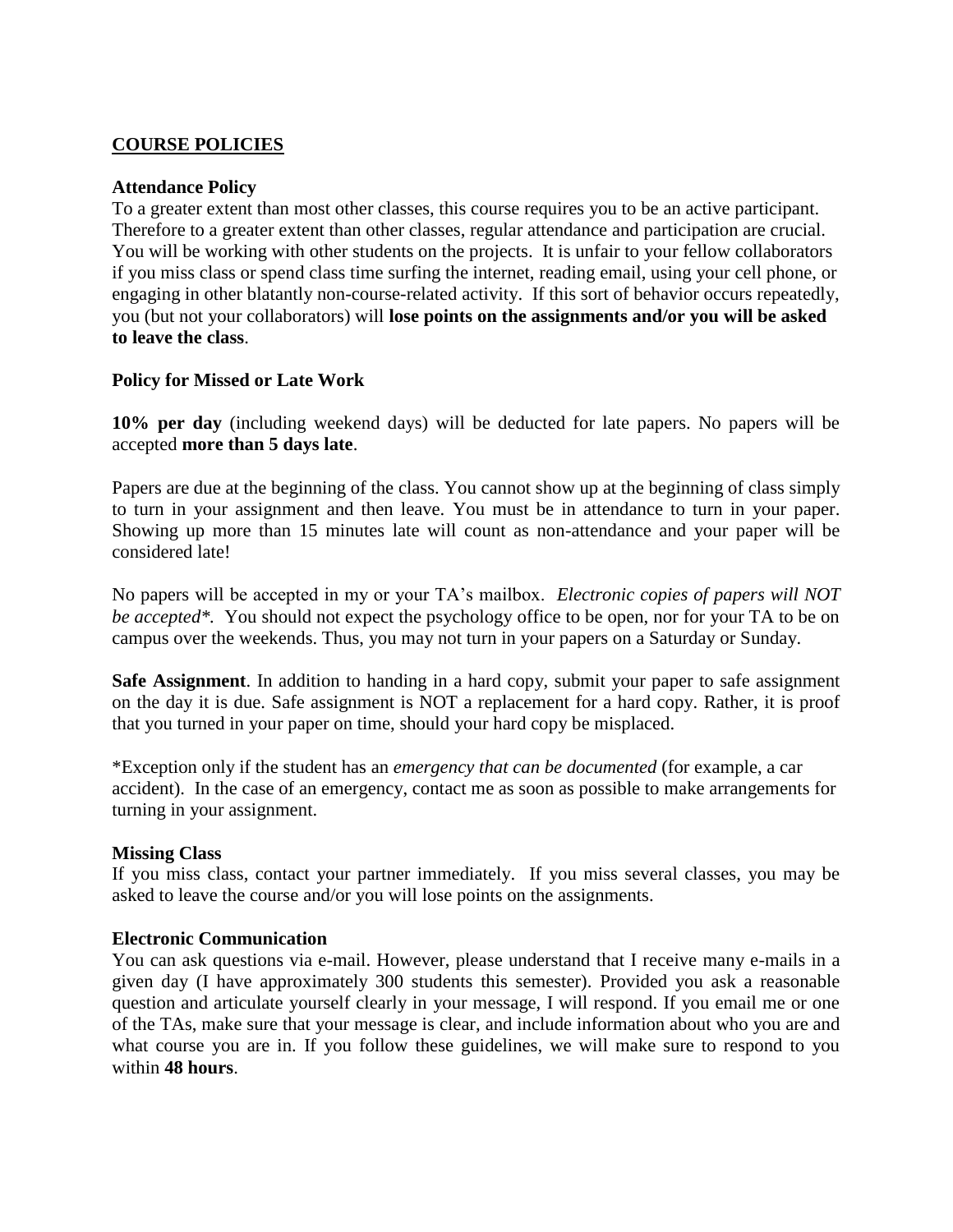Do not email me or your TA about your grades. **We will not respond to emails regarding grades**. If you are concerned about your grades, you must see us in person during office hours or by appointment.

*Exception: You may email your TA if there is an error in grade entry (i.e., missing a grade or incorrect grade entered).*

## **Academic Integrity Policy**

A student who submits work, at any stage of the writing process, which in whole or part has been written by someone else or which contains passages quoted or paraphrased from another's work without acknowledgment (quotation marks, citation, etc.) has plagiarized. Maintain your integrity when completing assignments and be overzealous to give credit where it is due. If you are ever unsure about what constitutes plagiarism, ask me. Students who are found to have plagiarized work may be subject to various disciplinary actions, including a failing grade on a particular assignment, failure of the entire course, and possible expulsion from the university. In cases of academic dishonesty, my policy is to file a complaint with the Office of the Dean of Students. For more information about violating academic integrity and its consequences, consult the website of the UIC Office of the Dean of Students at [http://www.uic.edu/depts/dos/studentconduct.html.](http://www.uic.edu/depts/dos/studentconduct.html)

## **RELIGIOUS HOLIDAYS**

<http://www.uic.edu/depts/oae/docs/ReligiousHolidaysFY20122014.pdf>

## **ACADEMIC DEADLINES**

<http://grad.uic.edu/cms/?pid=1000222>

## **DISABILITY ACCOMMODATION**

Students with disabilities who require accommodations for access to and/or participation in this course are welcome, but must be registered with the Disability Resource Center (DRC). You may contact DRC at 312-413-2183 (v) or 312-413-0123 (TTY).

## **COURSE REQUIREMENTS, METHODS OF EVALUATION, & GRADING POLICIES**

**Measurement Project.** The first project will deal with one of the most important concepts/ issues in psychological research—Measurement. You and a partner will pick a social/ personality construct to measure. You will develop a 10-15 item scale to measure your chosen construct and collect data from at least 20 people for your measure along with 2-3 other measures. You will run several statistical analyses to evaluate the psychometric properties of your scale. You and your partner will independently write a separate APA-style paper (5-10 pages of text) describing the construct, your survey methodology, results, and discussion. You will write a first draft and a final draft, each draft will be graded.

**Group Archival/ Observational Study.** The second research project will involve observational research methods or the analysis of archival data. This study will be designed and carried out by groups of 4 to 5 students. Group presentations, using PowerPoint, will be given in class. These 10 to 15 minute presentations will be graded, so group members should work together to ensure that the presentation is as professional as possible. In addition, each of you will be expected to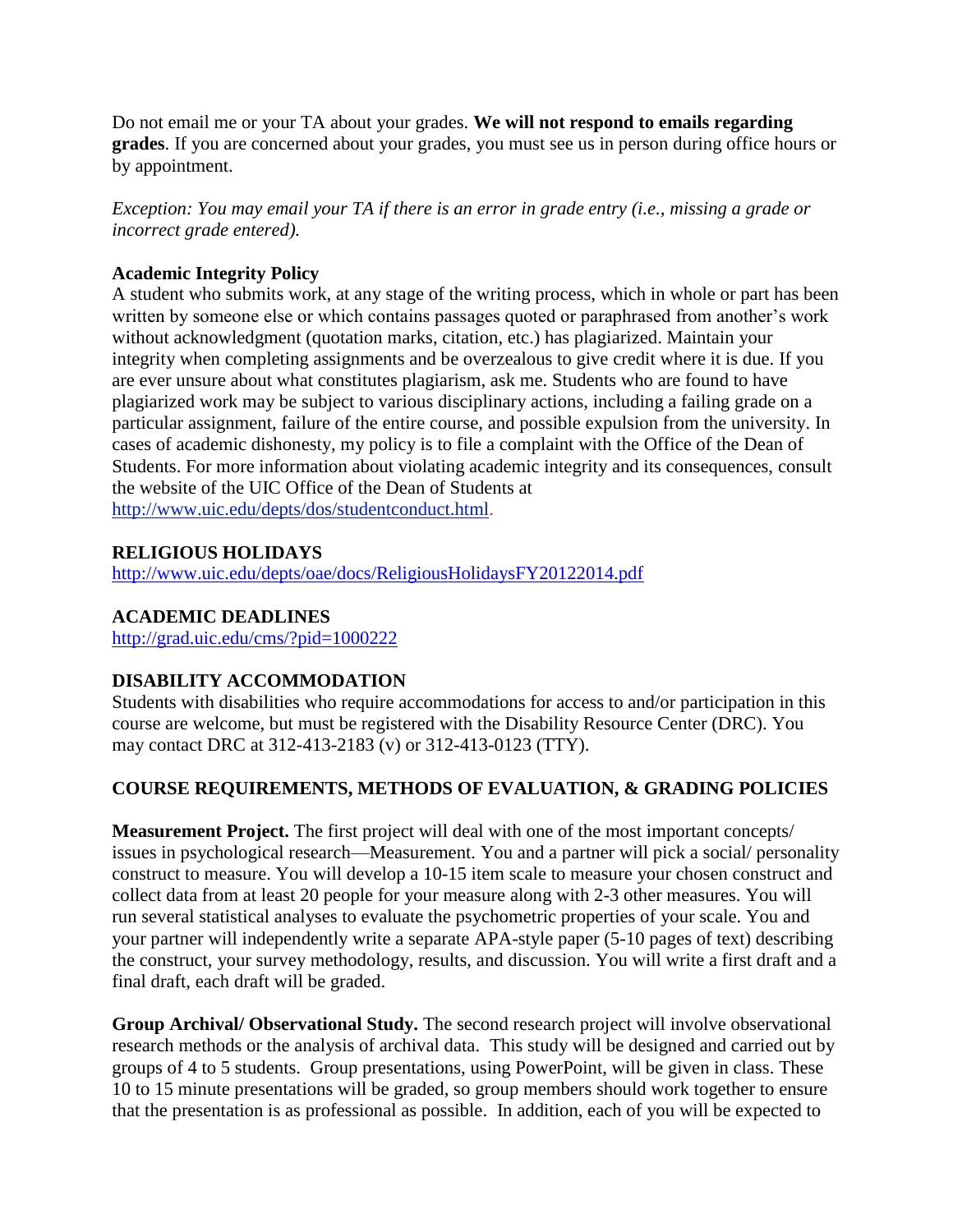independently write and turn in a separate APA-style report about the study. You will write a first draft and a final draft, each draft will be graded.

**Final Project.** The final project will be completed in two-person teams. The project will be designed by you and your partner. You may choose to pursue (a) something you were curious about based on your other projects, (b) an extension of published research, or (c) a neat idea of your own creation. **Keep in mind that your idea must be rooted in some existing social psychological theory**. You and your partner will give a Power-Point presentation on your research findings. In addition, each of you will be expected to independently write and turn in a final APA-style paper describing the study. You will be graded on only one, final, draft. However, you may turn in a rough draft in advance of the final draft due date to get feedback.

**Research Participation.** By enrolling in the course, you are agreeing to participate in research conducted by other members of the class, as well as research conducted by members of other psychology lab classes. Research participation is a part of the normal educational practice in this class.

### **Course grades**

Project 1 approval  $= 10$  points Paper 1 draft  $=$  30 points Paper 1 final  $= 60$  points

Project 2 approval  $= 10$  points Project 2 presentation  $= 40$  points Paper 2 draft  $=$  30 points Paper 2 final  $= 60$  points

Project 3 approval  $= 20$  points Project 3 presentation  $=$  40 points Paper  $3 = 100$  points

Research participation  $= 10$  points

 $\text{TOTAL} = 410 \text{ points}$ 

| Grade         | Points             |
|---------------|--------------------|
| д             | 369-410 points     |
| B             | 328-368 points     |
| $\mathcal{C}$ | 287-327 points     |
| D             | 246-286 points     |
| F             | 245 points or less |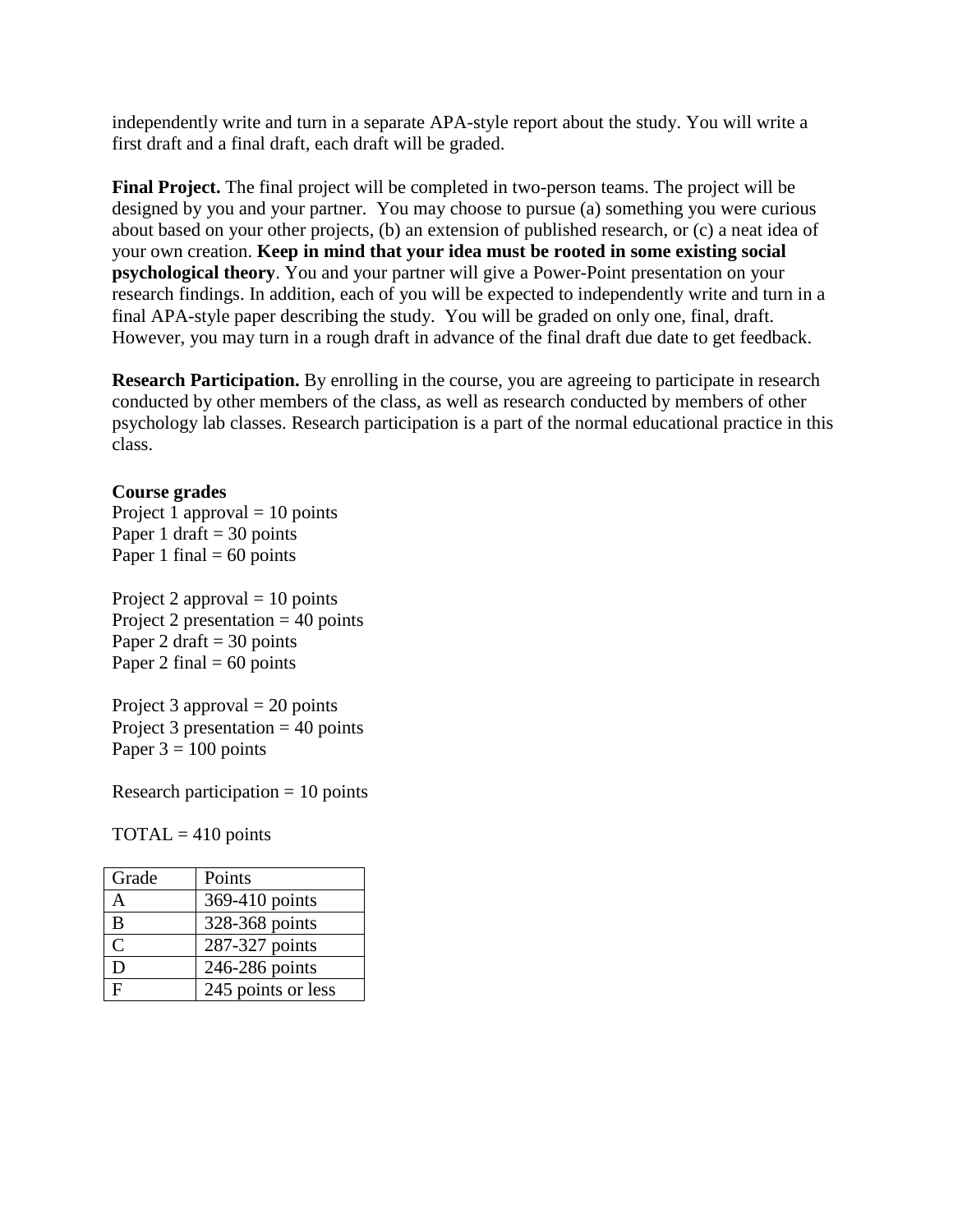| Week/Day/Date             | <b>Assignment</b>              |
|---------------------------|--------------------------------|
| Week 3, Monday 9 Sep      | Project 1 Approval form due    |
| Week 6, Monday 30 Sep     | Project 1 Paper draft due      |
| Week 6, Wednesday 2 Oct   | Project 2 Approval form due    |
| Week 8, Monday 14 Oct     | Project 1 Final paper due      |
| Week 9, Monday 21 Oct     | <b>Project 2 Presentations</b> |
| Week 10, Monday 28 Oct    | Project 2 Paper draft due      |
| Week 11, Monday 4 Nov     | Project 3 Approval form due    |
| Week 12, Monday 11 Nov    | Project 2 Final paper due      |
| Week 14, Monday 25 Nov    | Project 3 Paper draft due      |
| Week 14, Wednesday 27 Nov | <b>Project 3 Presentations</b> |
| Week 16, Monday 9 Dec     | Project 3 Final paper due      |

## **CALENDAR OF MAJOR COURSE EVENTS AND DEADLINES**

#### **UIC RESOURCES**

If you find yourself having difficulty with the course material or any other difficulties in your student life, don't hesitate to ask for help! Come to me, or if it is about an issue beyond this class, please contact your college advisors, or get help from any number of other support services on campus. You can get a referral to the right place, or help on the spot, from concerned advisor in the Undergraduate Success Center (USC) at [usc@uic.edu](mailto:usc@uic.edu).

See also:

**The Writing Center,** located in Grant Hall 105, offers one-on-one consultation with student writers who need help developing ideas, or need advice, guidance or additional instruction on any aspects of writing in any class. Tutors are prepared to spend fifty minutes per appointment, and there is no limit to the number of tutoring sessions you can have each semester. Make an appointment and be on time! Bring the paper on which you're working, as well as any related drafts or notes, and information about the assignment. For an appointment, call the Writing Center at (312) 413-2206, or stop by room 105 of Grant Hall. Visit the Writing Center website at [www.uic.edu/depts/engl/writing](http://www.uic.edu/depts/engl/writing) for more information.

**Public Computer Labs** are available throughout campus where you may write and/or print out your work**.** For a list of labs and the hours they're open, go to <www.accc.uic.edu/pclabs>. NOTE: Do not wait until the last minute to print out papers. Sometimes labs have long lines of students waiting for access.

**The Academic Center for Excellence** can help if you feel you need more individualized instruction in reading and/or writing, study skills, time management, etc. Phone: (312) 413-0031.

**Counseling Services** are available for all UIC students. You may seek free and confidential services from the Counseling Center <www.counseling.uic.edu>. The Counseling Center is located in the Student Services Building; you may contact them at (312) 996-3490. In addition to offering counseling services, the Counseling Center also operates the InTouch Crisis Hotline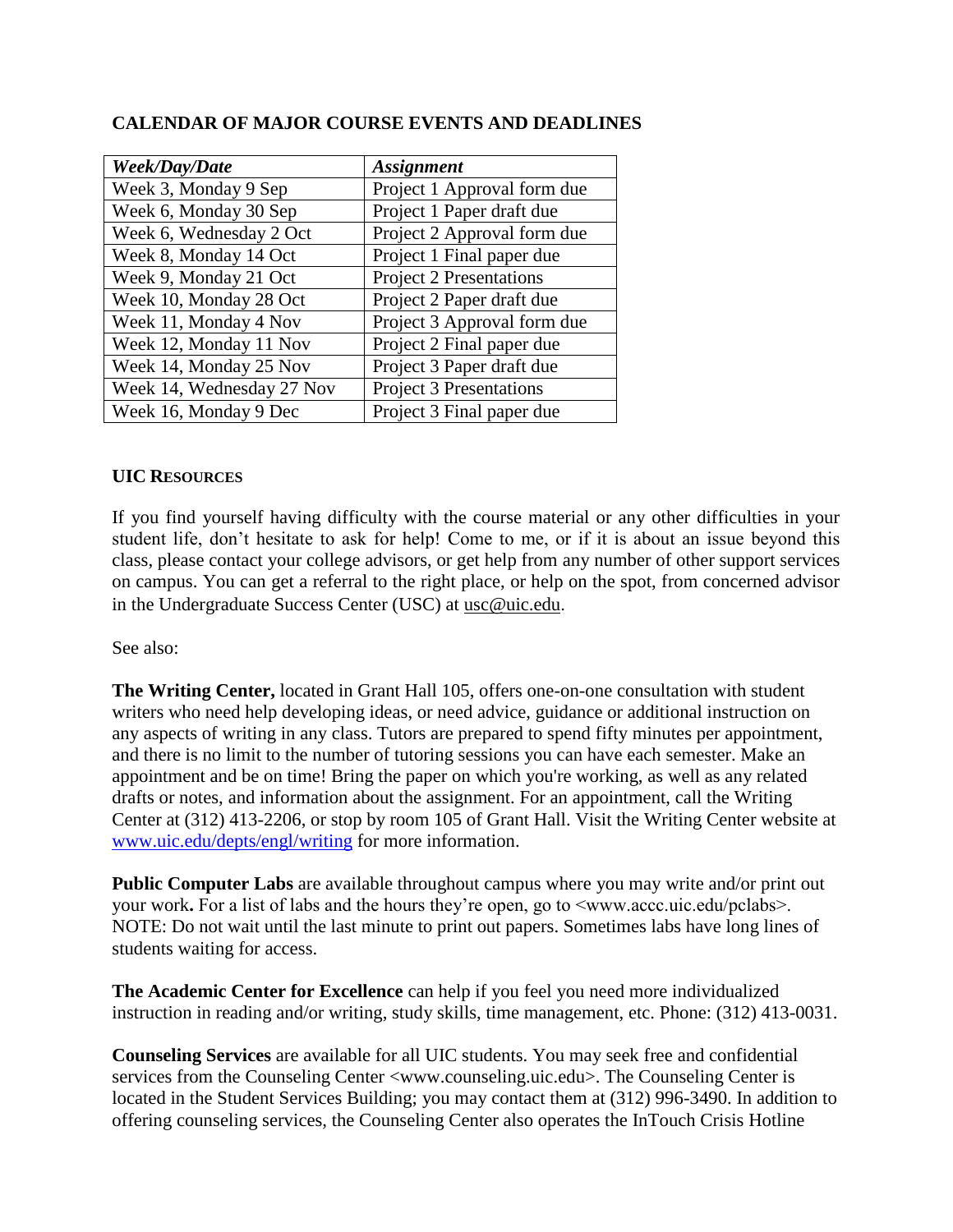from 6:00 p.m.-10:30 p.m. They offer support and referrals to callers, as well as telephone crisis interventions; please call (312) 996-5535.

# **Tentative Course schedule:**

| Week                    | Day and Date           | <b>Activity</b>                                                       | <b>Assignments DUE</b>                             |
|-------------------------|------------------------|-----------------------------------------------------------------------|----------------------------------------------------|
| 1                       | Monday 8/26            | Introduction                                                          |                                                    |
|                         | Wednesday 8/28         | Measurement Review;<br>Project 1 Introduced;<br>Construct selection   |                                                    |
|                         |                        |                                                                       |                                                    |
| $\overline{2}$          | Monday $9\sqrt{2}$     | <b>NO CLASS</b>                                                       |                                                    |
|                         | Wednesday 9/4          | Project $1 -$<br>Find articles; Develop<br>questionnaire items        |                                                    |
| 3                       | Monday 9/9             | Project $1 -$<br>Qualtrics                                            | Project 1 Approval Form                            |
|                         | Wednesday 9/11         | Project $1 -$ Finish<br>Qualtrics; Post<br>questionnaires             |                                                    |
|                         |                        |                                                                       |                                                    |
| $\overline{\mathbf{4}}$ | Monday 9/16            | Project $1 - Data$<br>collection; Research<br>participation           |                                                    |
|                         | Wednesday 9/18         | Project $1 -$<br>Data analysis                                        |                                                    |
|                         |                        |                                                                       |                                                    |
| 5                       | Monday 9/23            | Project $1 -$<br>Data analysis                                        |                                                    |
|                         | Wednesday $9\sqrt{25}$ | Archival Research:<br>Project 2 introduced; Fill<br>out approval form |                                                    |
|                         |                        |                                                                       |                                                    |
| 6                       | Monday 9/30            | Project $2 -$<br>Fill out approval form;<br>prepare data collection   | Paper 1 Draft                                      |
|                         | Wednesday 10/2         | Project $2-$<br>Fill out approval form;<br>prepare data collection    | Project 2 Approval form<br>(by the end of the day) |
|                         |                        |                                                                       |                                                    |
| 7                       | Monday 10/7            | Get feedback; Finalize<br>preparations<br>Paper 1 returned            |                                                    |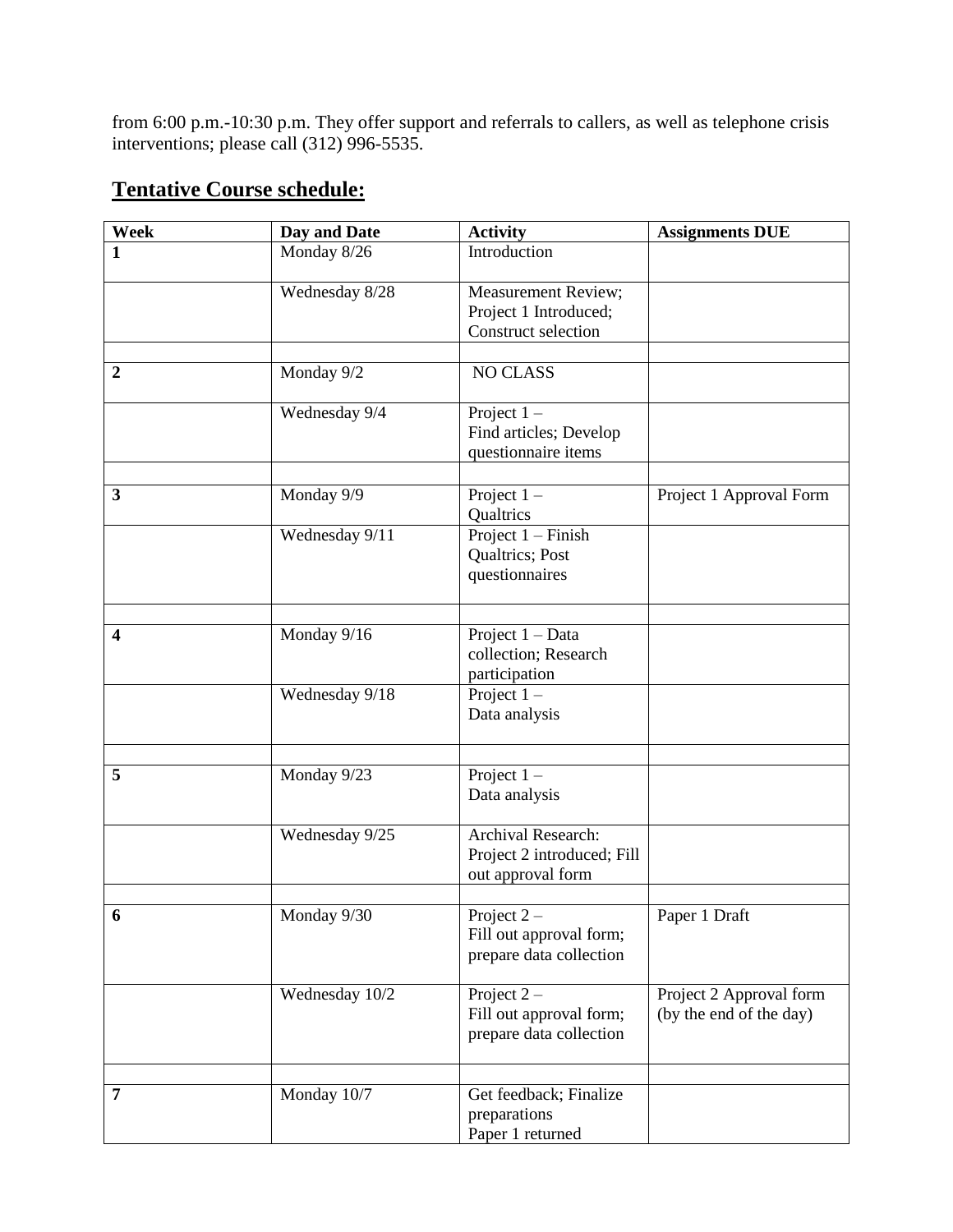|    | Wednesday 10/9  | Project $2 -$<br>Data collection                                                                         |                                                    |
|----|-----------------|----------------------------------------------------------------------------------------------------------|----------------------------------------------------|
| 8  | Monday 10/14    | Data analysis                                                                                            | Paper 1 Final                                      |
|    | Wednesday 10/16 | How to give a<br>presentation;<br>Project $2$ – Work on<br>paper and presentation                        |                                                    |
| 9  | Monday 10/21    | Project $2$ – Work on<br>paper and presentation                                                          | Project 2 Presentations                            |
|    | Wednesday 10/23 | Presentations<br>Paper 1 returned                                                                        |                                                    |
| 10 | Monday 10/28    | <b>Experimental Research;</b><br>Project 3 – Introduced;<br>Work on approval form                        | Paper 2 Draft                                      |
|    | Wednesday 10/30 | Project $3-$<br>Work on approval form<br><b>Qualtrics</b>                                                |                                                    |
| 11 | Monday 11/4     | Project $3 -$ Qualtrics<br>Paper 2 returned                                                              | Project 3 Approval Form<br>(by the end of the day) |
|    | Wednesday 11/6  | Project $3 -$ Finish<br>Qualtrics                                                                        |                                                    |
| 12 | Monday 11/11    | Project $3-$<br>Data collection period,<br>Research participation,<br>Work on paper and<br>presentation  | Paper 2 Final                                      |
|    | Wednesday 11/13 | Project $3$ –<br>Data collection period,<br>Research participation,<br>Work on paper and<br>presentation |                                                    |
| 13 | Monday 11/18    | Project $3-$<br>Data analysis<br>Paper 2 returned                                                        |                                                    |
|    | Wednesday 11/20 | Project $3-$<br>Work on paper and<br>presentation                                                        |                                                    |
| 14 | Monday 11/25    | Project $3-$<br>Work on paper and<br>presentation                                                        | Paper 3 draft                                      |
|    | Wednesday 11/27 | Project $3$ – Work on<br>paper and presentation                                                          | Project 3 presentations                            |
|    |                 |                                                                                                          |                                                    |